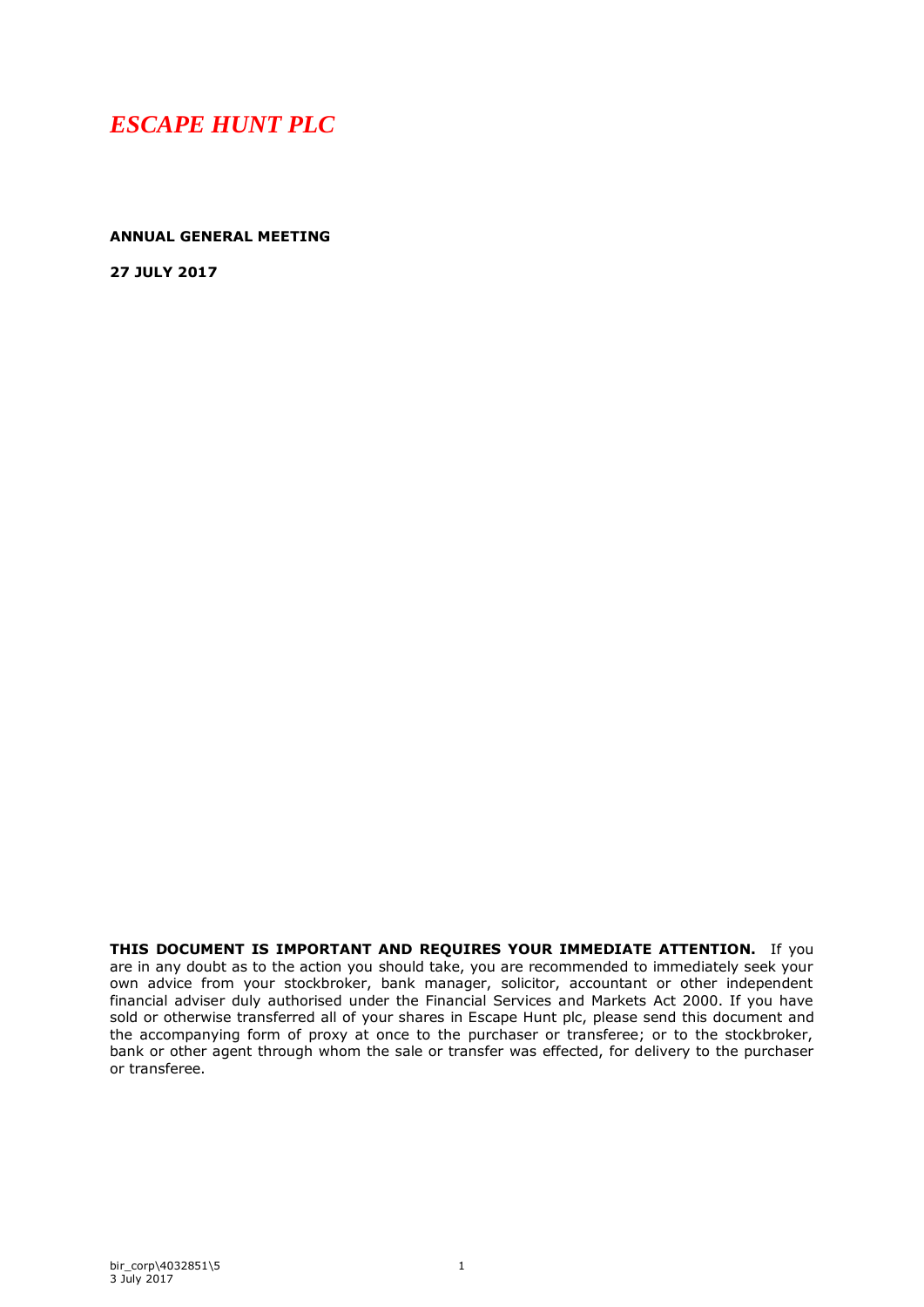## **Escape Hunt plc 1-2 Paris Garden London SE1 8ND**

**3 July 2017**

Dear Shareholder

I am pleased to send you details of the forthcoming annual general meeting ("AGM") of Escape Hunt plc ("Company"), together with the annual report and accounts for the financial period ended 31 December 2016.

The AGM will be held on 27 July at the offices of Peel Hunt LLP, Moor House, 120 London Wall, London EC2Y 5ET at 10.00am.

The following documents are enclosed with this letter:

- Notice of AGM
- Report and Accounts
- Form of proxy (and prepaid envelope)

## **Action to be taken**

You are requested to complete and return the Form of Proxy in accordance with the instructions printed on it so that it arrives no later than 10.00am on 25 July 2017. If you complete and return the Form of Proxy, you can still attend and vote at the AGM in person if you wish.

## **Recommendation**

The board considers the resolutions to be proposed at the AGM to be in the best interests of the Company and its shareholders as a whole. The Directors unanimously recommend that you vote in favour of the resolutions as they intend to do in respect of their own beneficial holdings. In making this recommendation, each Director abstains in relation to the resolution for his own reappointment.

Yours sincerely

**Richard Rose Chairman**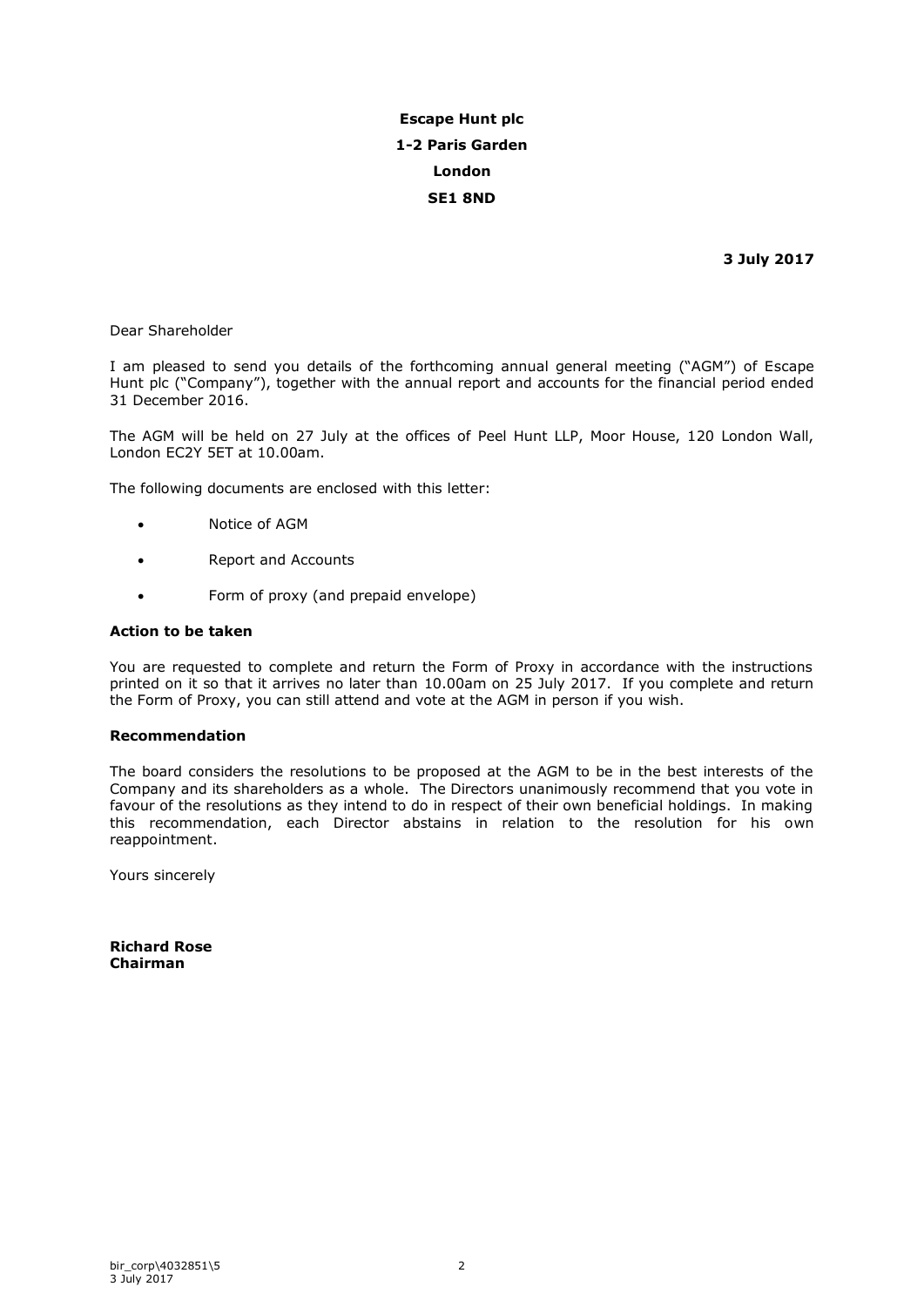## **Resolutions to be proposed at the AGM**

Set out below is an explanation of the resolutions set out in the Notice of AGM.

## *Resolution 1 – to receive the annual report and accounts – ordinary resolution*

The Chairman will present the Annual Report and Accounts for the financial period ended 31 December 2016 to the AGM. A copy of the Annual Report and Accounts accompanies this notice to shareholders.

## *Resolutions 2 and 3 – reappointment of auditors and auditors' remuneration – ordinary resolutions*

Resolution 2 relates to the reappointment of KPMG LLP as auditors of the Company to hold office until the next AGM of the Company.

Resolution 3 authorises the Directors to set the remuneration of the Company's auditors.

## *Resolutions 4 – 8 – reappointment of Directors – ordinary resolutions*

In line with best practice, all of the Directors will retire and be proposed for re-election at the AGM. Resolutions 4 – 8 seek your approval to re-elect these individuals as Directors of the Company.

## *Resolution 9 – authority to allot shares – ordinary resolution*

The Companies Act 2006 provides that Directors shall only allot shares with the authority of shareholders in general meeting.

Resolution [9](#page-4-0) will be proposed as an ordinary resolution for the renewal of the Directors' general authority to issue shares in the Company and to grant rights to subscribe for or to convert any security into shares in the Company up to an aggregate nominal amount of £84,413.00 representing approximately one third of the current issued share capital of the Company (excluding treasury shares). In addition, the resolution seeks authority for the Directors to allot shares by way of a pre-emptive rights issue up to an aggregate nominal amount of £84,413.00, representing a further third of the current issued share capital of the Company (excluding treasury shares). The Directors have no present intention of exercising either of these authorities.

## *Resolutions 10 and 11 – disapplication of pre-emption rights – special resolution*

The Companies Act 2006 also provides that any allotment of new shares for cash must be made pro rata to individual shareholders' holdings, unless such provisions are disapplied under section 570 of the Companies Act 2006.

Resolution [10](#page-5-0) will be proposed as a special resolution for the renewal of the Directors' authority to allot equity securities for cash, without first offering them to shareholders pro rata to their holdings. This authority facilitates issues made by way of rights to shareholders which are not strictly in accordance with section 561(1) of the Companies Act 2006, and authorises other allotments of shares up to a maximum aggregate nominal amount of  $£12,662,00$ , representing approximately 5 per cent. of the current issued ordinary share capital of the Company. The Directors have no present intention of exercising this authority.

Resolution [11](#page-5-1) will be proposed as a special resolution. It will, in addition to any authority granted pursuant to resolution [10](#page-5-0) above, give the Directors authority to allot equity securities free of preemption rights, up to a nominal value of £12,662.00, representing an additional 5 per cent. of the issued share capital, for transactions which the Board determines to be an acquisition or other specified capital investment.

The disapplication authority proposed by resolutions [10](#page-5-0) and [11](#page-5-1) is in line with institutional shareholder guidance, and in particular with the Pre-Emption Group's Statement of Principles (the "Pre-Emption Principles"). The Pre-Emption Principles were revised in 2015 to allow the authority for an issue of shares otherwise than in connection with a pre-emptive offer to be increased from 5 per cent. to 10 per cent. of the Company's issued ordinary share capital, provided that the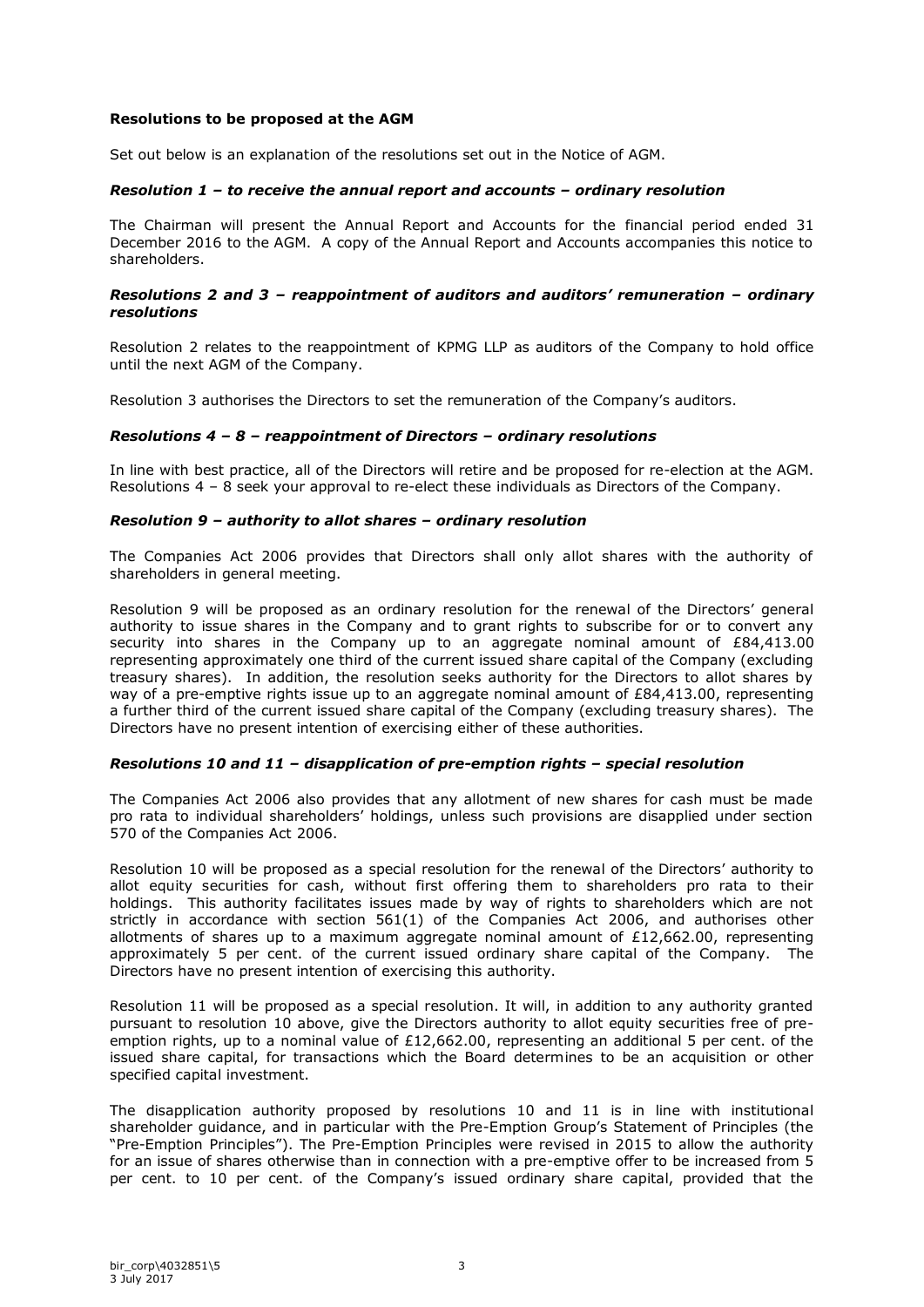Company confirms that it intends to use the additional 5 per cent. authority only in connection with an acquisition or specified capital investment. The Board therefore confirms, in accordance with the Pre-Emption Principles, that to the extent that the authority in paragraph (i) of resolution [11](#page-5-1) is used for an issue of ordinary shares in addition to the amount referred to at paragraph (ii) of resolution [10,](#page-5-0) it intends that it will only be used in connection with an acquisition or specified capital investment which is announced contemporaneously with the issue, or which has taken place in the preceding six-month period and is disclosed in the announcement of the issue.

To reflect best practice, as set out in the Pre-Emption Group's monitoring report and template resolutions published in May 2016, resolutions [10](#page-5-0) and [11](#page-5-1) are proposed as two separate resolutions.

The Board also confirms, in accordance with the Pre-emption Principles, that it does not intend to issue shares for cash representing more than 7.5 per cent. of the Company's issued ordinary share capital in any rolling three-year period other than to existing shareholders, save as permitted in connection with an acquisition or specified capital investment as described above, without prior consultation with shareholders.

The authorities granted under resolutions [9,](#page-4-0) [10](#page-5-0) and [11](#page-5-1) will expire at the next annual general meeting, or, if earlier, at the close of business on the date falling 15 months after the date of the annual general meeting.

## *Resolution 12 – purchase of own shares – special resolution*

Resolution [12](#page-5-2) will be proposed as a special resolution for the renewal of the Company's authority to purchase its own shares in the market during the period until the next annual general meeting of the Company for up to 2,025,925 Ordinary Shares, representing approximately 10 per cent. of the issued ordinary share capital of the Company. The price payable shall not be more than 5 per cent. above the average of the middle market quotation for ordinary shares as derived from the AIM Appendix to the Daily Official List of the London Stock Exchange for the 5 business days before the purchase is made and in any event not more than the higher of the price of the last independent trade and the highest current independent purchase bid on the trading venue where the purchase was carried out and not less than 1.25p per share, being the nominal value of the shares.

It is the Directors' intention only to exercise the authority to purchase the Company's shares where it would increase the earnings per share of those Ordinary Shares that are not re-purchased. This power will only be used if the Directors consider that to do so would be in the best interests of shareholders generally. Save to the extent purchased pursuant to the regulations concerning treasury shares any Ordinary Shares purchased in this way will be cancelled and the number of shares in issue will be accordingly reduced. The Company may hold in treasury any of its own Ordinary Shares that it purchases pursuant to the relevant regulations and the authority conferred by this resolution. This would give the Company the ability to re-issue treasury shares quickly and cost effectively and would provide the Company with greater flexibility in the management of its capital base. As at 30 June 2017 (the last practicable date prior to the publication of this document) the Company had not issued any options to subscribe for Ordinary Shares under the Company's employee share schemes.

## *Resolution 13 – political donations – ordinary resolution*

Resolution [13](#page-6-0) will be proposed as an ordinary resolution to authorise the making of political donations and political expenditure. Part 14 of the Companies Act 2006 requires companies to obtain the approval of shareholders before such political donations or expenditure can be made.

Although the Company does not make what were usually regarded as political donations, it may incur expenditure on such items as sponsorship or attendance at political discussions and business liaison events organised by political parties within the EU on a non-partisan basis in order to make them aware of industry trends and key arguments affecting our industry, as well as supporting the work of think tanks. Some of our activities may be caught by the extended definitions of the Act, and this resolution is being proposed on a precautionary basis to allow the Company to continue its current activities. The policy of not giving any cash contribution to political parties or independent election candidates will continue.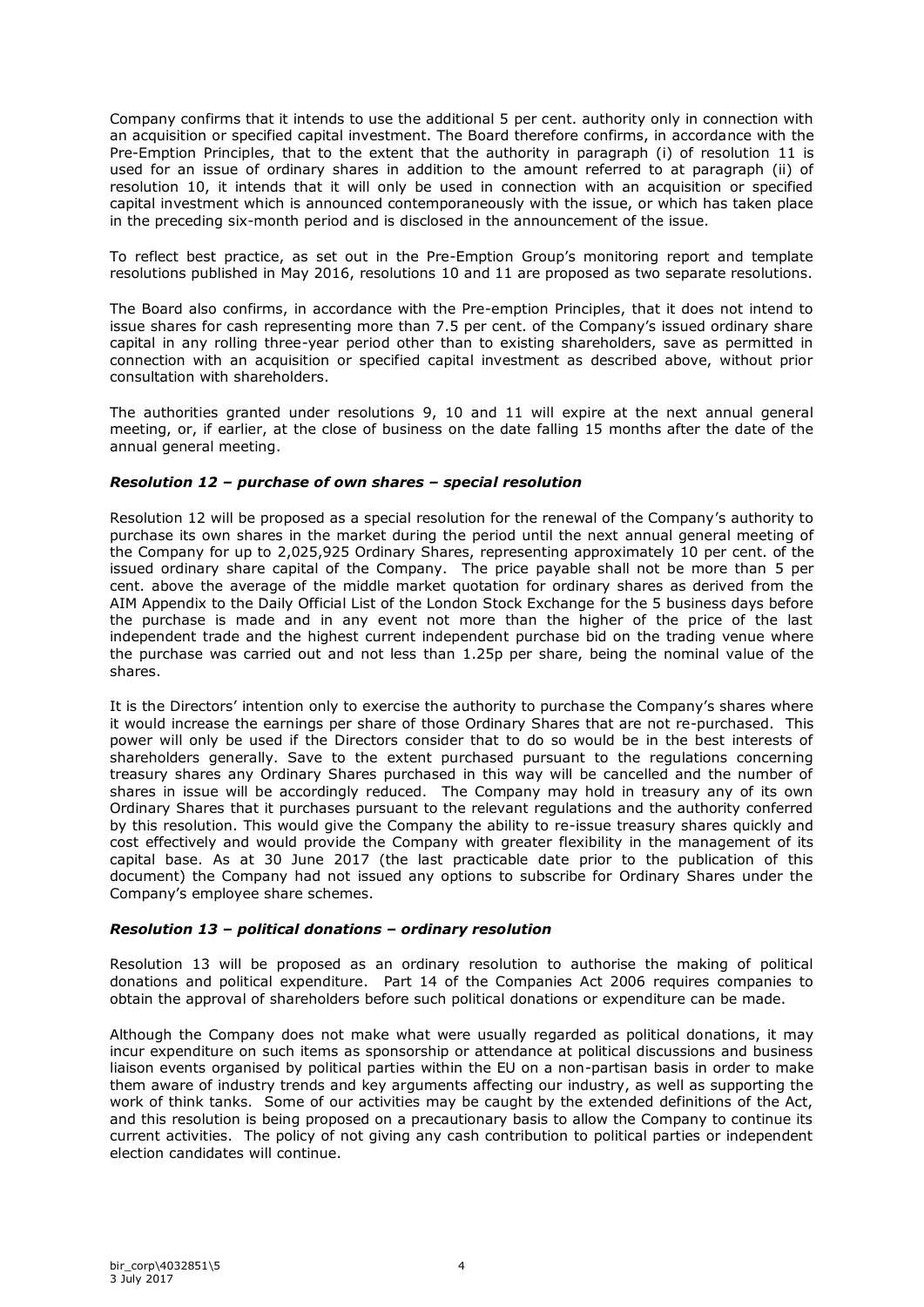## **ESCAPE HUNT PLC ("the Company")**

## **NOTICE OF ANNUAL GENERAL MEETING**

**NOTICE IS HEREBY GIVEN** that the annual general meeting of the Company will be held at Peel Hunt LLP, Moor House, 120 London Wall, London EC2Y 5ET on 27 July 2017 at 10am for the following purposes:

## **Ordinary Business**

- 1. To receive and adopt the accounts for the financial period ended 31 December 2016, together with the Reports of the Directors and of the Auditors thereon.
- 2. To re-appoint KPMG LLP as auditors to the Company, to hold office until the end of the next general meeting at which accounts are laid before the Company.
- 3. To authorise the Directors to determine the remuneration of the auditors of the Company.
- 4. To re-elect Richard Rose as a Director.
- 5. To re-elect Richard Harpham as a Director.
- 6. To re-elect Alistair Rae as a Director.
- 7. To re-elect Adrian Jones as a Director.
- 8. To re-elect Karen Bach as a Director.

To transact any other ordinary business of the Company.

## **Special Business**

As special business, to consider and if thought fit pass the following resolutions which will be proposed as to resolutions [9](#page-4-0) and [13](#page-6-0) as ordinary resolutions and as to resolutions [10,](#page-5-0) [11](#page-5-1) and [12](#page-5-2) as special resolutions:

<span id="page-4-0"></span>9. (i) THAT, subject to and in accordance with Article 7 of the Articles of Association of the Company, the board be and it is hereby generally and unconditionally authorised pursuant to section 551 of the Companies Act 2006 (in substitution for any existing authority to allot shares) to allot shares in the Company and to grant rights to subscribe for or to convert any security into shares in the Company up to an aggregate nominal amount of £84,413.00 provided that such authority shall expire at the end of the next annual general meeting of the Company after the passing of this resolution (or, if earlier at the close of business on 27 October 2018), save that the Company may before such expiry make an offer or agreement which would or might require such shares to be allotted or rights to subscribe for or convert securities into shares to be granted after such expiry, and the board may allot shares and grant rights to subscribe or convert securities into shares in pursuance of such offer or agreement as if the authority conferred by this resolution had not expired,

and further,

9. (ii) THAT, the board be and it is hereby generally and unconditionally authorised to exercise all powers of the Company to allot equity securities (within the meaning of section 560 of the said Act) in connection with a rights issue in favour of ordinary shareholders where the equity securities respectively attributable to the interests of all ordinary shareholders are proportionate (as nearly as may be) to the respective numbers of ordinary shares held by them up to an aggregate nominal amount of £84,413.00 provided that this authority shall expire at the end of the next annual general meeting of the Company after the passing of this resolution, save that the Company may before such expiry make an offer or agreement which would or might require equity securities to be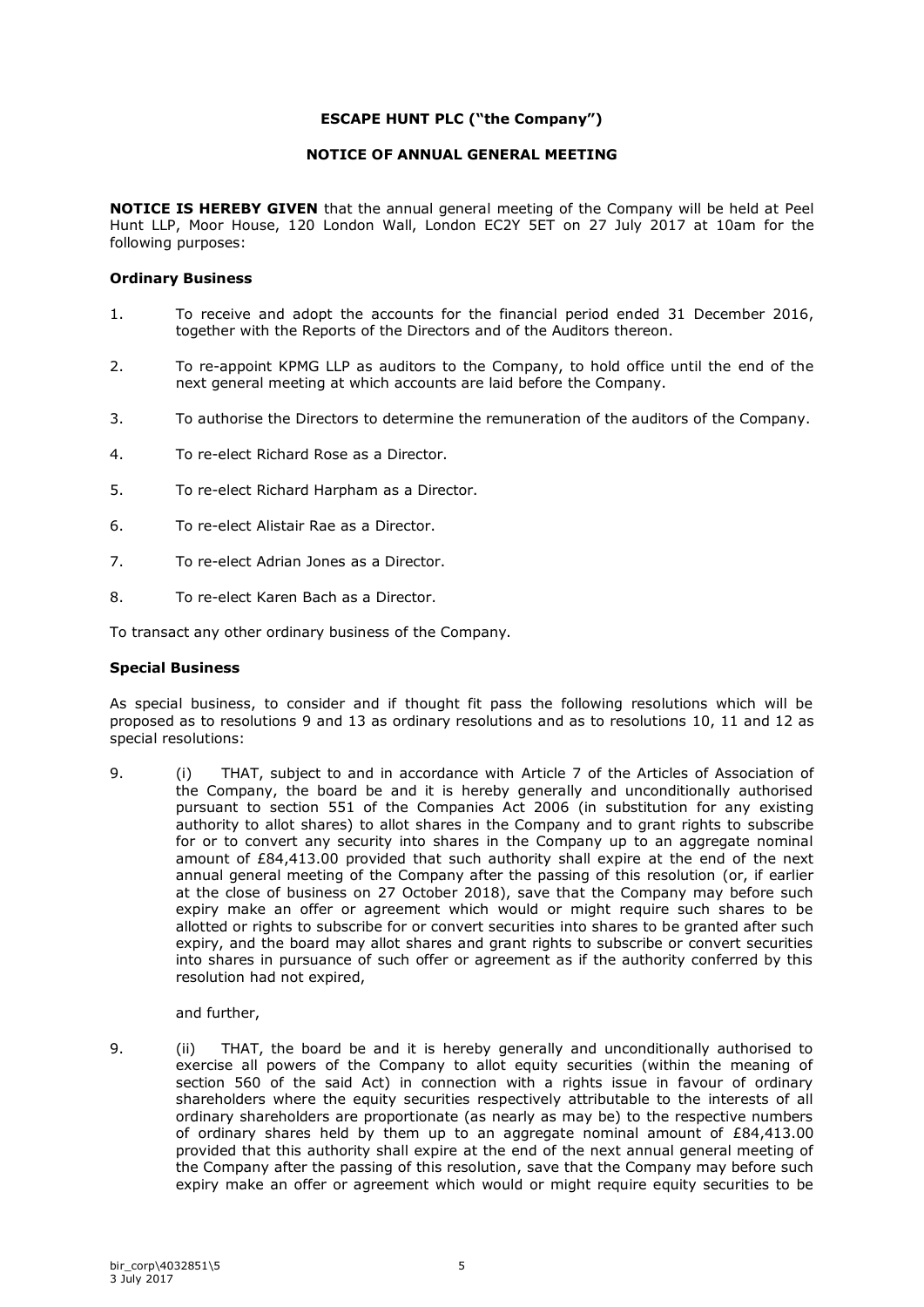allotted after such expiry and the board may allot equity securities in pursuance of such an offer or agreement as if the authority conferred hereby had not expired.

- <span id="page-5-0"></span>10. THAT, if resolution [9](#page-4-0) as set out in the notice of this meeting is passed, and in accordance with Article 7 of the Articles of Association of the Company, the board be authorised pursuant to section 570 of the Companies Act 2006 to allot equity securities (as defined in section 560 of the said Act) for cash under the general authority conferred by resolution [9](#page-4-0) as set out in the notice of this meeting as if section 561(1) of the said Act did not apply to such allotment, such authority to be limited to allotments of equity securities:
	- (i) in connection with or pursuant to an offer by way of rights, open offer or other pre-emptive offer to the holders of shares in the Company and other persons entitled to participate therein in proportion (as nearly as practicable) to their respective holdings, subject to such exclusions or other arrangements as the Directors may consider necessary or expedient to deal with fractional entitlements or legal or practical problems under the laws of any territory or the regulations or requirements of any regulatory authority or any stock exchange in any territory; and
	- (ii) otherwise than under paragraph (i) above, up to a nominal amount of £12,662.00

such authority to expire at the end of the next annual general meeting of the Company after the passing of this resolution (or, if earlier, at the close of business on 27 October 2018, but in each case prior to its expiry, the Company may make offers or enter into agreements, which would or might require equity securities to be allotted after the authority expires, and the board may allot equity securities under any such offer or agreement as if the authority had not expired.

- <span id="page-5-1"></span>11. That if resolution [9](#page-4-0) as set out in the notice of this meeting is passed and in accordance with Article 7 of the Articles of Association of the Company, the board be authorised pursuant to section 570 of the Companies Act 2006 in addition to any authority granted under resolution [10](#page-5-0) as set out in the notice of this meeting to allot equity securities (as defined in section 560 of said Act) for cash under the authority given by that resolution and/or to sell ordinary shares held by the Company as treasury shares for cash as if section 561(1) of the said Act did not apply to any such allotment or sale, such authority to be:
	- (i) limited to the allotment of equity securities or sale of treasury shares up to a nominal amount of £12,662.00; and
	- (ii) used only for the purposes of financing (or refinancing, if the authority is to be used within six months after the original transaction) a transaction which the board of the Company determines to be an acquisition or another capital investment of a kind contemplated by the Statement of Principles on Disapplying Pre-Emption Rights most recently published by the Pre-Emption Group prior to the date of this notice,

such authority to expire at the end of the next Annual General Meeting of the Company (or, if earlier, at the close of business on 27 October 2018) but in each case, prior to its expiry the Company may make offers, and enter into agreements, which would, or might, require equity securities to be allotted (and treasury shares to be sold) under any such offer or agreement as if the authority had not expired.

- <span id="page-5-2"></span>12. THAT, the Company be generally and unconditionally authorised, pursuant to section 701 of the Companies Act 2006, to make market purchases (as defined in section 693(4) of the Companies Act 2006) of up to 2,025,925 Ordinary Shares of 1.25p each in the capital of the Company (being approximately ten per cent. of the current issued ordinary share capital of the Company) on such terms and in such manner as the Directors of the Company may from time to time determine, provided that:
	- (a) the amount paid for each share (exclusive of expenses) shall not be more than the higher of (1) five per cent. above the average of the middle market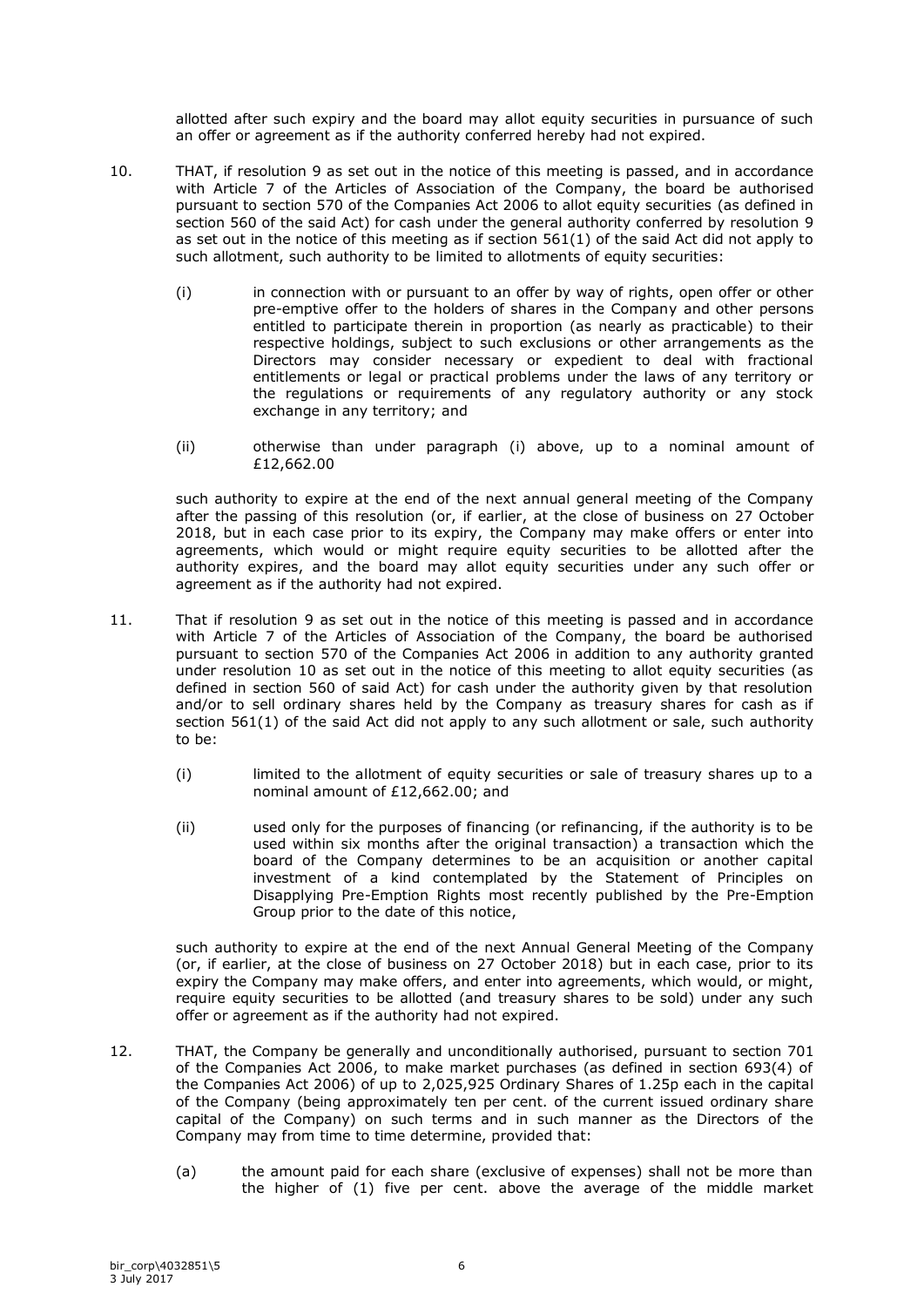quotation for ordinary shares as derived from the AIM Appendix to the Daily Official List of the London Stock Exchange for the five business days before the date on which the contract for the purchase is made, and (2) an amount equal to the higher of the price of the last independent trade and current independent bid as derived from the trading venue where the purchase was carried out or less than 1.25p per share; and

- (b) the authority herein contained shall expire at the end of the annual general meeting of the Company to be held in 2018, provided that the Company may, before such expiry, make a contract to purchase its own shares which would or might be executed wholly or partly after such expiry, and the Company may make a purchase of its own shares in pursuance of such contract as if the authority hereby conferred had not expired.
- <span id="page-6-0"></span>13. THAT the Company be authorised to make donations to political parties, to independent election candidates and to political organisations and to incur political expenditure (in each case as defined in Part 14 of the Companies Act 2006) not exceeding £20,000 in total during the period of one year beginning with the date of the 2017 annual general meeting.

Dated: 3 July 2017 Registered Office: 1-2 Paris Garden, London, England SE1 8ND By Order of the Board Alistair Rae Secretary